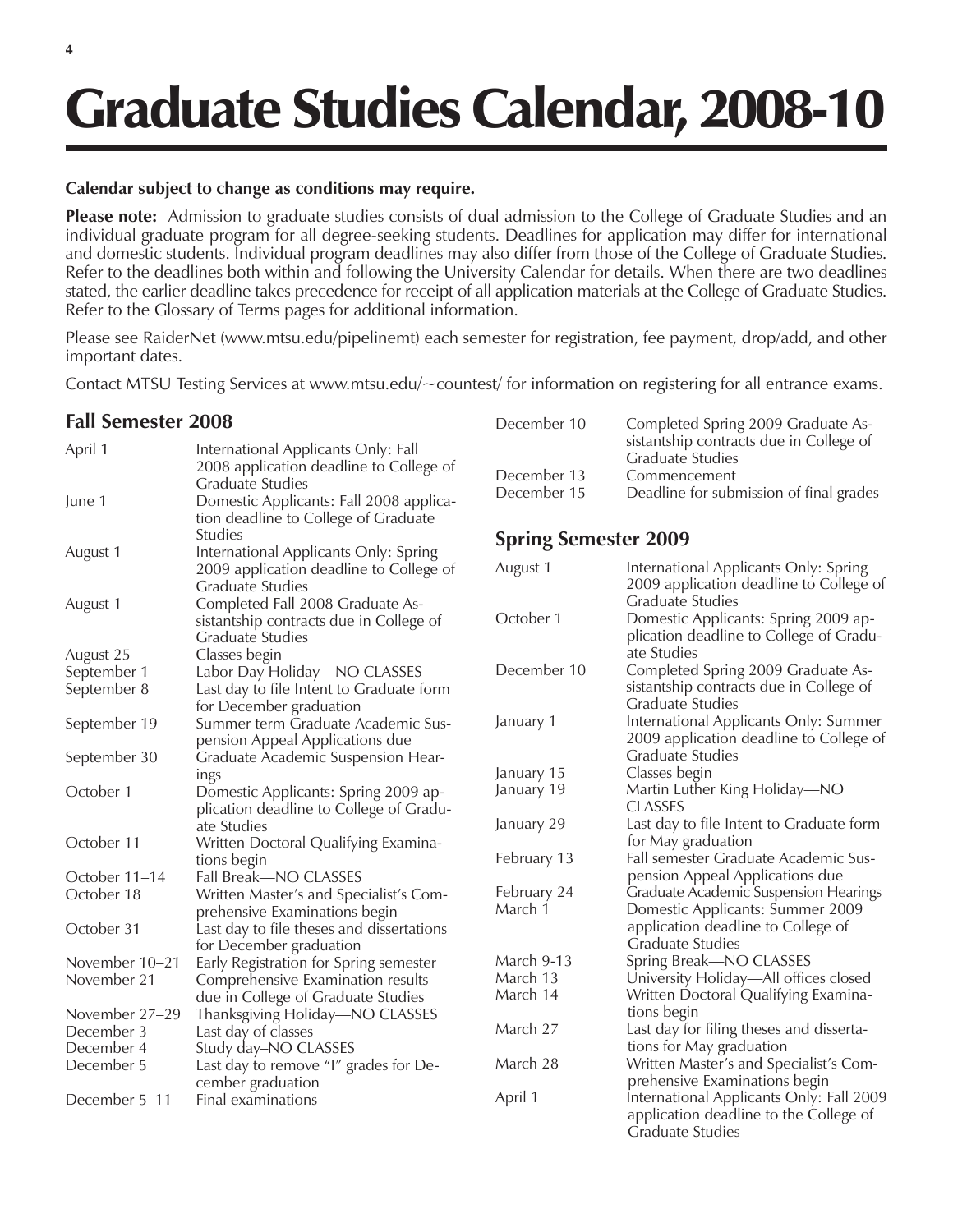| April 6-17    | Early registration for Summer and Fall<br>Semesters                                             |
|---------------|-------------------------------------------------------------------------------------------------|
| April 27      | Comprehensive Examination results<br>due in College of Graduate Studies                         |
| April 29      | Last day of classes                                                                             |
| April 30      | Study Day-NO CLASSES                                                                            |
| April 30      | Completed Summer 2009 Graduate<br>Assistantship contracts due in College<br>of Graduate Studies |
| May 1         | Last day to remove "I" grades for May<br>graduation                                             |
| May $1-7$     | Final examinations                                                                              |
| May 9         | Commencement                                                                                    |
| <b>May 11</b> | Deadline for final grades                                                                       |

## **Summer 2009 Full Term (May 11–August 7)**

| January 1  | International Applicants Only: Summer        |
|------------|----------------------------------------------|
|            | 2009 application deadline to College of      |
|            | <b>Graduate Studies</b>                      |
| March 1    | Domestic Applicants: Summer 2009             |
|            | application deadline to College of           |
|            | <b>Graduate Studies</b>                      |
| April 1    | International Applicants Only: Fall          |
|            | 2009 application deadline to College of      |
|            | <b>Graduate Studies</b>                      |
| April 30   | Completed Summer 2009 Graduate               |
|            | Assistantship contracts due in College of    |
|            | <b>Graduate Studies</b>                      |
| May 11     | Classes begin                                |
| May 25     | Memorial Day Holiday-NO CLASSES              |
| June 1     | Domestic Applicants: Fall 2009 applica-      |
|            | tion deadline to College of Graduate         |
|            | <b>Studies</b>                               |
| June 5     | Last day to file Intent to Graduate form     |
|            | for August graduation                        |
| June 12    | Spring semester Graduate Academic            |
|            | Suspension Appeal applications due           |
| June 20    | Written Doctoral Qualifying Examina-         |
|            | tions begin                                  |
| June 23    | <b>Graduate Academic Suspension Hearings</b> |
| June 26    | Last day for filing theses and disserta-     |
|            | tions for August graduation                  |
| June 27    | Written Master's and Specialist's Com-       |
|            | prehensive Examinations begin                |
| July 3     | Independence Day Holiday-NO                  |
|            | CLASSES                                      |
| July 27    | Comprehensive Examination results            |
|            | due in College of Graduate Studies           |
| July 31    | Last day to remove "I" grades for Au-        |
|            | gust graduation                              |
| August 1   | International Applicants Only: Spring        |
|            | 2010 application deadline to College of      |
|            | <b>Graduate Studies</b>                      |
| August 1   | Completed Fall 2009 Graduate As-             |
|            | sistantship contracts due in College of      |
|            | <b>Graduate Studies</b>                      |
| August 6-7 | Finals examinations                          |
| August 8   | Commencement                                 |
| August 10  | Deadline for final grades                    |

## **Summer S1–May Term (May 11–May 29)**

*For additional important dates see Summer 2009 Full Term* 

| <b>May 11</b> | Classes begin                            |
|---------------|------------------------------------------|
| May 25        | Memorial Day holiday-NO CLASSES          |
| May 29        | Final examinations                       |
| June 5        | Last day to file Intent to Graduate form |
|               | for August graduation                    |
| June 26       | Last day for filing Theses and Disserta- |
|               | tions for August graduation              |

## **Summer S2–June Term (June 1–July 2)**

*For additional important dates see Summer 2009 Full Term*

| June 1     | Classes begin                            |
|------------|------------------------------------------|
| June 5     | Last day to file Intent to Graduate form |
|            | for August graduation                    |
| June 26    | Last day for filing Theses and Disserta- |
|            | tions for August graduation              |
| July $1-2$ | Final examinations                       |

## **Summer S3–July Term (July 6–August 7)**

*For additional important dates see Summer 2009 Full Term*

| June 5     | Last day to file Intent to Graduate form |
|------------|------------------------------------------|
|            | for August graduation                    |
| June 26    | Last day for filing Theses and Disserta- |
|            | tions for August graduation              |
| July 6     | Classes begin                            |
| August 6-7 | Final examinations                       |

## **Summer R–RODP**

*For additional important dates see Summer 2009 Full Term*

| June 1   | Classes begin                            |
|----------|------------------------------------------|
| June 5   | Last day to file Intent to Graduate form |
|          | for August graduation                    |
| June 26  | Last day for filing Theses and Disserta- |
|          | tions for August graduation              |
| August 7 | Final examinations                       |

# **Fall Semester 2009**

| International Applicants Only: Fall      |
|------------------------------------------|
| 2009 application deadline to College of  |
| Graduate Studies                         |
| Domestic Applicants: Fall 2009 applica-  |
| tion deadline to College of Graduate     |
| Studies                                  |
| Completed contracts for Fall 2009        |
| Graduate Assistantship due in College    |
| of Graduate Studies                      |
| International Applicants Only: Spring    |
| 2010 application deadline to College of  |
| Graduate Studies                         |
| Classes begin                            |
| Labor Day Holiday-NO CLASSES             |
| Last day to file Intent to Graduate form |
| for December graduation                  |
|                                          |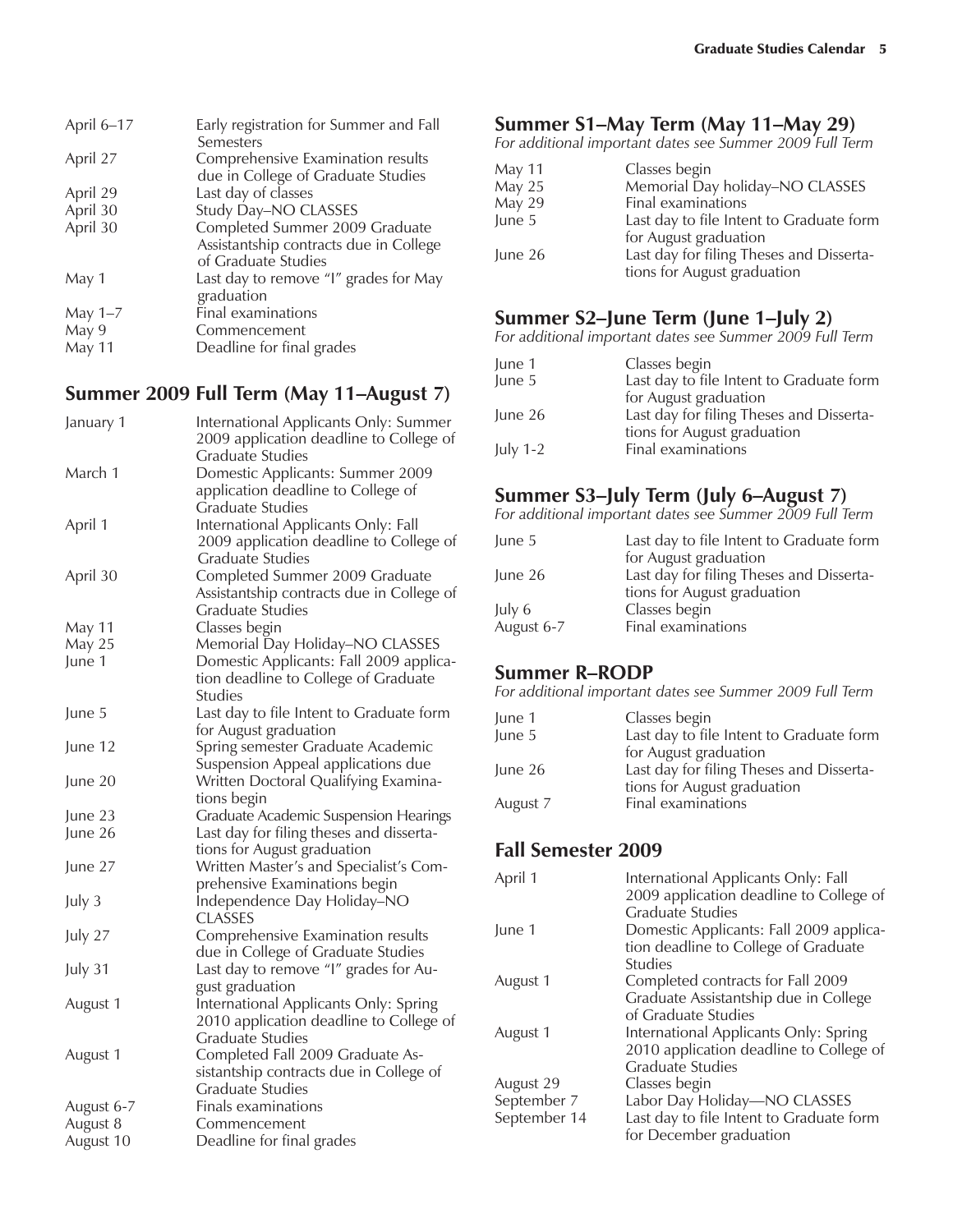| September 25   | Summer term Graduate Academic Sus-                                                                                                |
|----------------|-----------------------------------------------------------------------------------------------------------------------------------|
| October 1      | pension Appeal Applications due<br>Domestic Applicants: Spring 2010 ap-<br>plication deadline to College of Gradu-<br>ate Studies |
| October 6      | <b>Graduate Academic Suspension Hearings</b>                                                                                      |
| October 17     | Written Doctoral Qualifying Examina-<br>tions begin                                                                               |
| October 17–20  | Fall Break-NO CLASSES                                                                                                             |
| October 24     | Written Master's and Specialist's Com-<br>prehensive Examinations begin                                                           |
| November 6     | Last day to file theses and dissertations<br>for December graduation                                                              |
| November 9–20  | Early Registration for Spring semester                                                                                            |
| November 25    | Comprehensive Examination results<br>due in College of Graduate Studies                                                           |
| November 26-28 | Thanksgiving Holiday-NO CLASSES                                                                                                   |
| December 9     | Last day of classes                                                                                                               |
| December 10    | Study day-NO CLASSES                                                                                                              |
| December 10    | Completed Spring 2009 Graduate As-                                                                                                |
|                | sistantship contracts due in College of                                                                                           |
|                | Graduate Studies                                                                                                                  |
| December 11    | Last day to remove "I" grades for De-                                                                                             |
|                | cember graduation                                                                                                                 |
| December 11-17 | Final examinations                                                                                                                |
| December 19    | Commencement                                                                                                                      |
| December 21    | Deadline for final grades                                                                                                         |

# **Spring Semester 2010**

| August 1    | International Applicants Only: Spring<br>2010 application deadline to College of<br><b>Graduate Studies</b> |
|-------------|-------------------------------------------------------------------------------------------------------------|
| October 1   | Domestic Applicants: Spring 2010 ap-<br>plication deadline to College of Gradu-<br>ate Studies              |
| December 10 | Completed Spring 2010 Graduate As-<br>sistantship contracts due in College of<br><b>Graduate Studies</b>    |
| January 1   | International Applicants Only: Summer<br>2010 application deadline to College of<br><b>Graduate Studies</b> |
| January 14  | Classes begin                                                                                               |
| January 18  | Martin Luther King Holiday-NO<br>CLASSES                                                                    |
| January 28  | Last day to file Intent to Graduate form<br>for May graduation                                              |
| February 12 | Fall semester Graduate Academic Sus-<br>pension Appeal Applications due                                     |
| February 23 | Graduate Academic Suspension Hearings                                                                       |
| March 1     | Domestic Applicants: Summer 2010<br>application deadline to College of<br>Graduate Studies                  |
| March 8–12  | Spring Break-NO CLASSES                                                                                     |
| March 12    | University Holiday-All offices closed                                                                       |
| March 13    | Written Doctoral Qualifying Examina-<br>tions begin                                                         |
| March 26    | Last day for filing theses and disserta-<br>tions for May graduation                                        |

| March 27       | Written Master's and Specialist's Com-  |
|----------------|-----------------------------------------|
|                | prehensive Examinations begin           |
| April 1        | International Applicants Only: Fall     |
|                | 2010 application deadline to College of |
|                | Graduate Studies                        |
| April 5-16     | Early registration for Summer and Fall  |
|                | sessions                                |
| April 26       | Comprehensive examination results       |
|                | due in College of Graduate Studies      |
| April 28       | Last day of classes                     |
| April 29       | Study Day-NO CLASSES                    |
| April 30       | Completed Summer 2010 Graduate          |
|                | Assistantship contracts due in College  |
|                | of Graduate Studies                     |
| April 30       | Last day to remove "I" grades for May   |
|                | graduation                              |
|                | Final examinations                      |
| May 8          | Commencement                            |
| May 10         | Deadline for final grades               |
| April 30–May 6 |                                         |

# **Summer 2010 Full Term (May 10–August 6)**

| January 1     | International Applicants Only: Summer<br>2010 application deadline to College of<br><b>Graduate Studies</b> |
|---------------|-------------------------------------------------------------------------------------------------------------|
| March 1       | Domestic Applicants: Summer 2010<br>application deadline to College of<br><b>Graduate Studies</b>           |
| April 30      | Completed Summer 2010 Graduate<br>Assistantship contract due in College of<br><b>Graduate Studies</b>       |
| <b>May 10</b> | Classes begin                                                                                               |
| May 24        | Memorial Day Holiday-NO CLASSES                                                                             |
| June 1        | Domestic Applicants: Fall 2010 applica-<br>tion deadline to College of Graduate<br><b>Studies</b>           |
| June 4        | Last day to file Intent to Graduate form<br>for August graduation                                           |
| June 11       | Spring semester Graduate Academic<br>Suspension Appeal applications due                                     |
| June 19       | Written Doctoral Qualifying Examina-<br>tions begin                                                         |
| June 22       | <b>Graduate Academic Suspension Hearings</b>                                                                |
| June 25       | Last day for filing theses and disserta-<br>tions for August graduation                                     |
| June 26       | Written Master's and Specialist's Com-<br>prehensive Examinations begin                                     |
| July 5        | Independence Day Holiday-NO<br><b>CLASSES</b>                                                               |
| July 26       | Comprehensive Examination results<br>due in College of Graduate Studies                                     |
| July 30       | Last day to remove "I" grades for Au-<br>gust graduation                                                    |
| August 1      | International Applicants Only: Spring<br>2011 application deadline to College of<br>Graduate Studies        |
| August 1      | Completed Fall 2010 Graduate As-<br>sistantship contracts due in College of<br>Graduate Studies             |